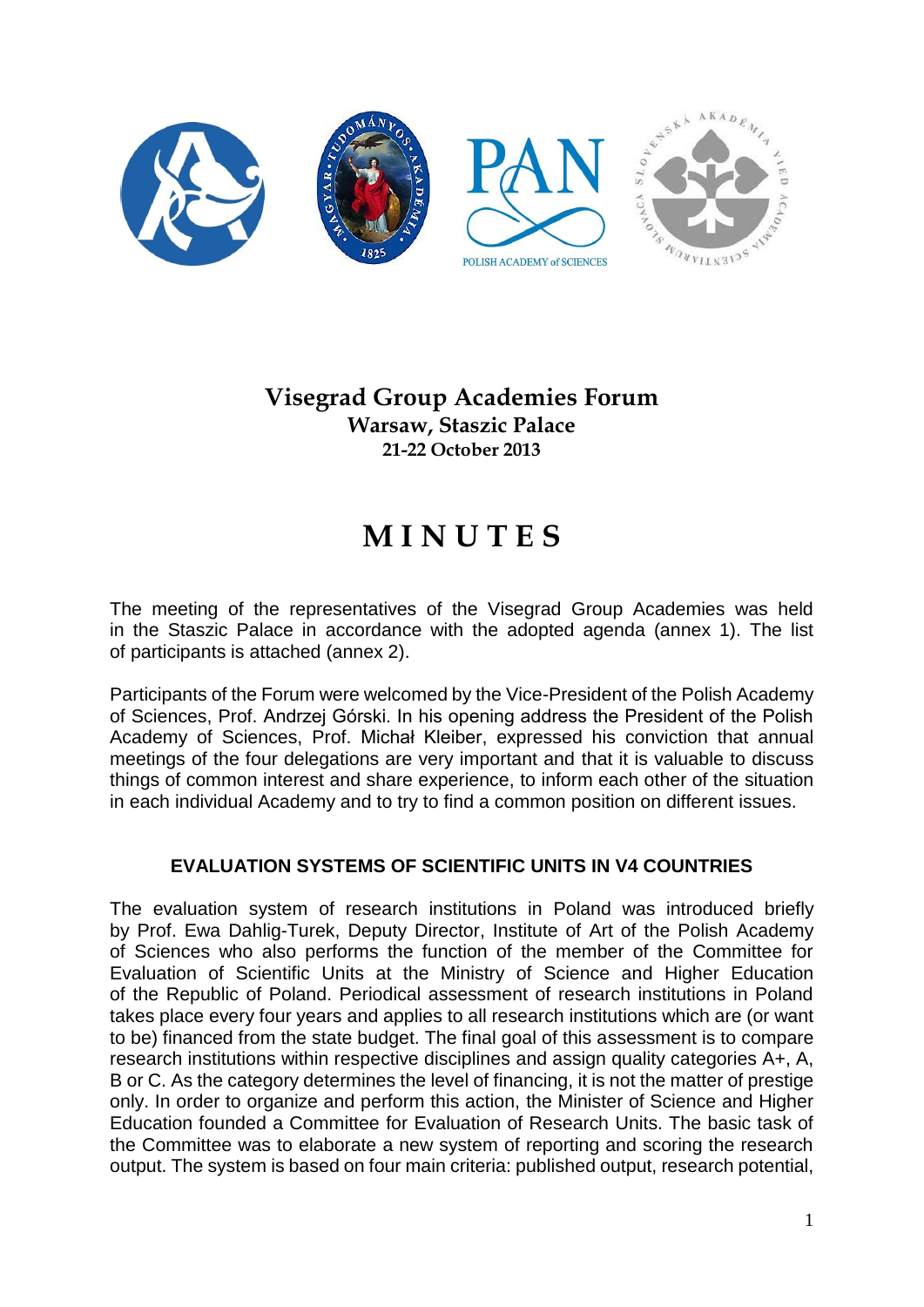material effects and special achievements. The published output is of top priority. The final result of the unit X evaluation are 4 scores – one for each criterion. Less than 4% of units got the prestigious A+ category, and 32% the A category. Almost 80% of the Polish Academy institutes got the highest categories A and A+.

The evaluation of the research network of the Hungarian Academy of Sciences was presented by Prof. Gábor B. Makara. It should be mentioned that the HAS research network has recently undergone a thorough restructuring. There is no need for a formal evaluation, so far it is based on competition. Areas of evaluation include: publication output in high prestige scientific journals and by high prestige scientific publishers, citation metrics, grants from funders via competition, income from contract research, patents and other forms of intellectual property, participation in higher education, science in society activities. Evaluation of publications is based on classification, quality and formal criteria. Each institute in each research centre is evaluated separately as well as a part of the centre basing on data in the Hungarian Scientific Bibliography. The results are compared with the international performance criteria.

Prof. Daniela Ježová gave a presentation on the evaluation systems of the Slovak Academy of Sciences. In 2006, the reform of the evaluation system at the SAS took place. In 2009, a proposal to make a completely external evaluation system was put forward, a system which would be common for the Slovak Academy of Sciences, universities and other research institutions. It resulted in creation, in 2009, of a Committee for Preparation of Common Evaluation at the Ministry of Education of the Slovak Republic. Later on, due to the lack of success of the above committee, the evaluations were performed by an external agency - ARRA. In the years 2007 – 2011, new evaluation system was in place: 9 Accreditation Committees according to scientific disciplines were established, almost all their members were external – professors of Slovak universities and foreign experts. 8 criteria were taken into account, including scientific output, education and management. No remote reports in advance were accepted. The results of external evaluation undertaken by the ARRA were taken into consideration

Evaluation system in force in the Academy of Sciences of the Czech Republic (ASCR) was presented by Prof. Jiří Drahoš. The Czech system follows the example of the Multi-Criteria Evaluation Methodology based on the Dutch "Standard Evaluation Protocol 2003-2009 For Public Research Organization" combined with selected aspects of the British RAE/REF. The evaluation covers not only the institutes but has been enlarged to include individual research units. There are external reviewers/experts for every institute/research unit. The five-point evaluation scale was elaborated basing on evaluation protocol of ESF and ALLEA. Among the evaluation tools applied in the system, the following ought to be mentioned: productivity & quality indicators derived from scientific databases: Thomson Reuters, SCOPUS, ERIH, ASEP (internal ASCR database of publications); indicator analyses of Thomson Reuters by Research Evaluation and Bibliometric Data Department for 2000-2008; Automated data collecting system for evaluations; Peer & Panel Review System. Evaluation criteria include: (i) quality of research (quality and number of results achieved, visibility and level of research, publication activity & indicator analyses, etc.); (ii) scientific collaboration (position of institute/research unit in both national and international research); (iii) prospects for the institution (significance and feasibility of research programme, outlook for the next quality increase, level of leading figures) and (iv)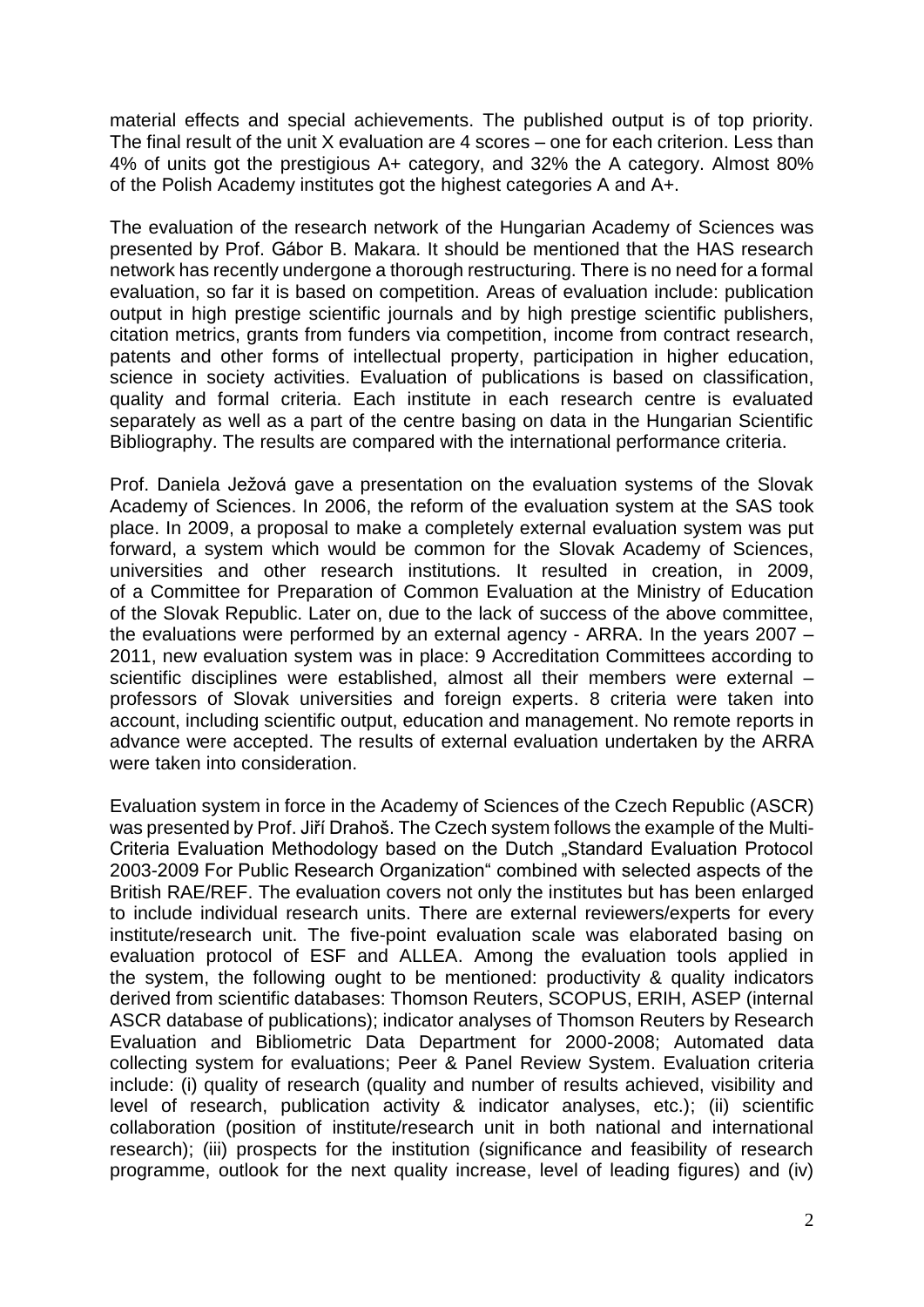additional activities (granting success, personal policy, popularization of research results, etc.). As far as evaluation process is concerned, it covers the following steps: (i) background materials provided by the relevant Institute; (ii) appointment of external reviewers/experts; (iii) preparation of profiles by evaluating committees on the basis of judgments of external reviewers/experts; (iv) sending evaluation proposal to director of institute; (v) on-site evaluation with participation of evaluating committee and external reviewers/experts and (vi) preparation of final Evaluation Protocol with detailed justification in each of its points. It ought to be emphasized that in 2015 a new round of periodic evaluation of research in the institutes of the ASCR will be performed.

At the end of this part of debates, Prof. Andrzej Pilc from the Institute of Pharmacology of the PAS presented conclusions of the conference "Scientific evaluation of research output of scientists and institutions" held in Warsaw on 9 April 2013.

#### **"OPEN ACCESS" – VIEWS OF ACADEMIES OF SCIENCES AND RESEARCH COMMUNITIES IN V4 COUNTRIES**

Introductory speech on this subject was made by Prof. Andrzej Górski who presented the joint position paper of the Presidium of the Conference of Rectors of Academic Schools in Poland and of the Presidium of the Polish Academy of Sciences dated July 5, 2013 regarding the principles of open access to the content of scientific and educational publications. In the opinion of both bodies, the principle of introducing OA as a basic model of releasing scientific publications, introduced and supported by the European Commission, is a valuable initiative, advantageous to broadening the scope of scientific cooperation and the scale of using research results, in particular leading to creation of innovative solutions, and also ensuring the co-operation of community in formulating new research challenges. The obligation of member countries resulting from the recommendations of the European Commission to introduce the OA principle requires not only defining the chosen OA model, but also involves the need to adopt appropriate legal regulations and procedures necessary for its implementation. In order to make the process of introducing OA model successful, high scientific standard of such publishing houses and publications ought to be ensured, which should result in taking them into account while evaluating individual scientists and institutional scientific units. A repository procedure should be adopted as a preferable course of introducing the OA models and applying the rules of granting of non-exclusive publishing licences should be recommended to the authors of publications at the same time. Therefore, it is necessary to take coordinated actions leading to the implementation of a coherent system of repository solutions in Poland, designed for increasing the visibility of publications created in Poland, and to further development of the scope of applying open models in science and education. The KRASP Presidium and the PAS Presidium are willing to cooperate on the implementation of the OA model in Poland in reference to scientific and educational publications, declaring at the same time their support for the initiatives and programmes of government agendas and public administration connected with the OA model. In order to realize the presented standpoint, a joint Open Science Team is to be created, which is to play a coordinating role in regard to the activities aimed at implementing the OA principles in scientific and educational publications as well as other future initiatives associated with them.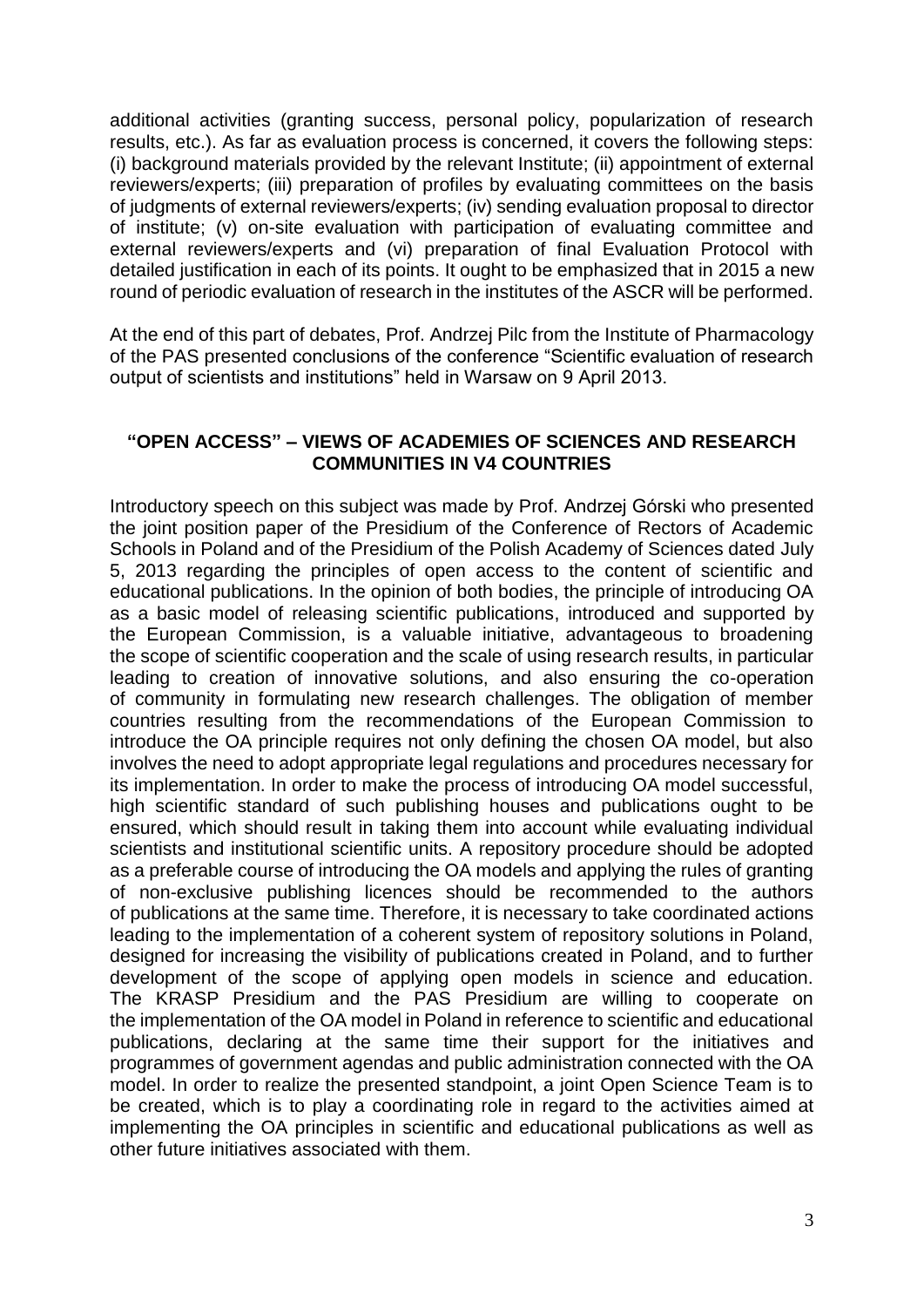Open access policy of the Hungarian Academy of Sciences was presented by Prof. Gábor B. Makara. In accordance with the National Higher Education Act, introduced in Hungary, from 2013 open access is required to all PhD dissertations. As far as the Hungarian Academy of Sciences is concerned, in 2013 President's mandate of open access was adopted starting with manuscripts submitted in 2013. In addition, the bye-law on handling intellectual properties in the research network of the HAS is in force. The whole research network of the HAS is involved in this procedure.

There are 6 elements of the integrated OA programme conducted in the HAS: (i) mandate (detailed explanation/interpretation and dissemination campaign); (ii) repository of the Academy's Library: research papers; DSc theses; books; PhD theses orphan repository; (iii) support mechanisms; (iv) funding the transition to open access; (v) monitoring via Hungarian Scientific Bibliography (MTMT); (vi) measures to enforce and/or reward compliance.

Among the problems to be solved, Prof. G. Makara mentioned the following: (i) financial issues, including the need to negotiate open access fees and/or embargo periods with large publishing houses, funding constructions for the transition to Gold Open Access, moving national journal subscription budgets to open access costs; (ii) propagating open access to other Hungarian research institutions; (iii) inclusion of the national policy makers on open access in the research strategy of the Hungarian Government and (iv) open data policy development.

Dr. Richard Imrich reported that there was no consensus on open access, neither at the Slovak Academy of Sciences nor in the country in general. This topic has been widely discussed and there is a variety of opinions: researchers representing life and technological sciences support golden route or green one, whereas scholars engaged in humanities, social sciences and the arts are in favour of the traditional approach. Dr. R. Imrich informed that this issue would be raised and discussed by the Presidium of the Slovak Academy of Sciences and its conclusions will be shared with a respective ministry.

Concluding this part of debates, Dr. Hana Sychrová stressed that a fundamental part of the mission of the Academy of Sciences of the Czech Republic (ASCR) was to ensure that the published work of its scientists could be read and utilised by the widest possible audience. To this end, the ASCR became a signatory of the Berlin Declaration of 2008. In 2009, the Academy adopted the following OA policy:

- .each Academy employee grants the ASCR a non-exclusive permission in legal terms to make available his or her scholarly articles in any medium";
- "this policy applies to all scholarly and professional articles written while the person is an employee of the Academy".

The institutes of the ASCR are obliged to provide the ASCR Library copies of their works, such as published scientific articles, books or book chapters, presentations, reports or pedagogical materials. In 2010 the ASCR created the Fund for Gold OA publishing authors, with an annual subsidy CZK 1,000,000 (€ 40,000). Maximum foreseen support per article amounts to CZK 25,000 (€ 1,000). Grants available only for the ASCR authors. Since 1993 the Academy of Sciences Library has coordinated data collection of publications and results of basic research at ASCR institutes. It contains 220.000 records. In 2012, it was transformed into Institutional Repository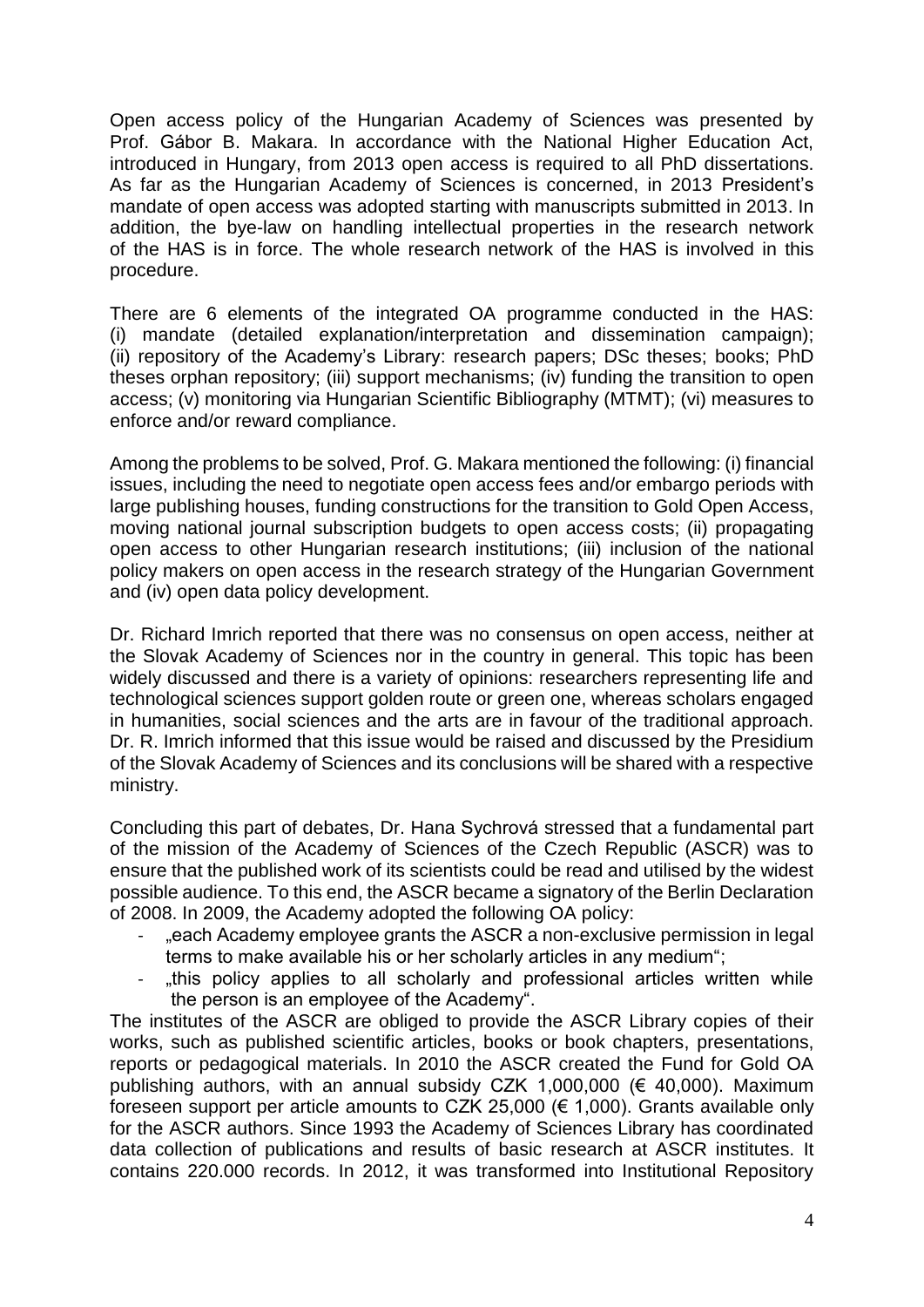of the ASCR. There are two forms of entry into the Repository: "open access" and" request a copy".

In the discussion that followed under this item, the participants emphasized that further consultation requires the complex matter of "open access" to the so called "raw" scientific data - whether they should be shared before or after the publication. It was also stressed that the need to assure a high quality of peer reviewers in order to avoid the appearance of false or not verified data is of great significance.

# **TECHNOLOGY INNOVATION IN ENERGY SECTOR**

Prof. Wojciech Nowak, Committee of Energy Problems of PAS, started his presentation by pointing out that energy innovation should be understood as Research vs. Innovation: research – uses money to create knowledge but innovation – uses knowledge to create commercial value. Innovation refers to both technology innovation and policy innovation.

It should be stressed that about 27% of the overall power generation in the EU is provided by coal fired power plants. Continued technology innovation is needed for coal to remain competitive. The European Commission is calling for increased ambition in EU climate legislation, namely a 25% CO2 reduction in 2020, at least 80 percent in 2050 both reductions referring to the 1990 level. The world-wide primary energy demand will increase by approx. 30% in the next the 20 years. Poland plans to meet the 2020 EU emission targets by introducing atomic energy in almost equal measure with renewables as well as Carbon Capture and Storage (CCS). Poland relies on carbon-intensive coal for more than 90 percent of its electricity. It blocked an EU declaration on climate policies and has repeatedly said it would oppose any more stringent climate policies than those already agreed. The solution to this problem might be as follows: CCS applied to a modern conventional power plant could reduce the CO<sup>2</sup> emissions to the atmosphere by approximately 80-90% compared to a plant without CCS. In the opinion of Prof. W. Nowak, without CCS, fossil fuels have no future. This is the only solution for energy production, cement industry, metallurgy, etc. This applies to all fuels, not only to coal.

Dr. Eva Majková reported briefly that about 50% of the energy production in Slovakia came from nuclear plants. It is not based on coal like in Poland. Dr. Majková mentioned the initiative to be discussed among V4 countries to develop a  $4<sup>th</sup>$  generation nuclear power generator. Research on energy in Slovakia focuses on biomass and other waste for energy production, renewable energy resources and solar energy. The Slovak Academy of Sciences takes part in a number of projects dedicated to the above areas, such as: electrical energy production, utilization and storage from alternative resources, thermal energy from alternative energy resources, preparation of the demonstration of the smartgrid, effective management of energy consumption.

Prof. Domokos Szász emphasized that Hungary had no coal and that the primary source of energy in this country was nuclear energy. Four years ago, the Hungarian Academy of Sciences established a Committee of Energy Policy which developed analyses that are used by the Hungarian government. The Academy institutes actively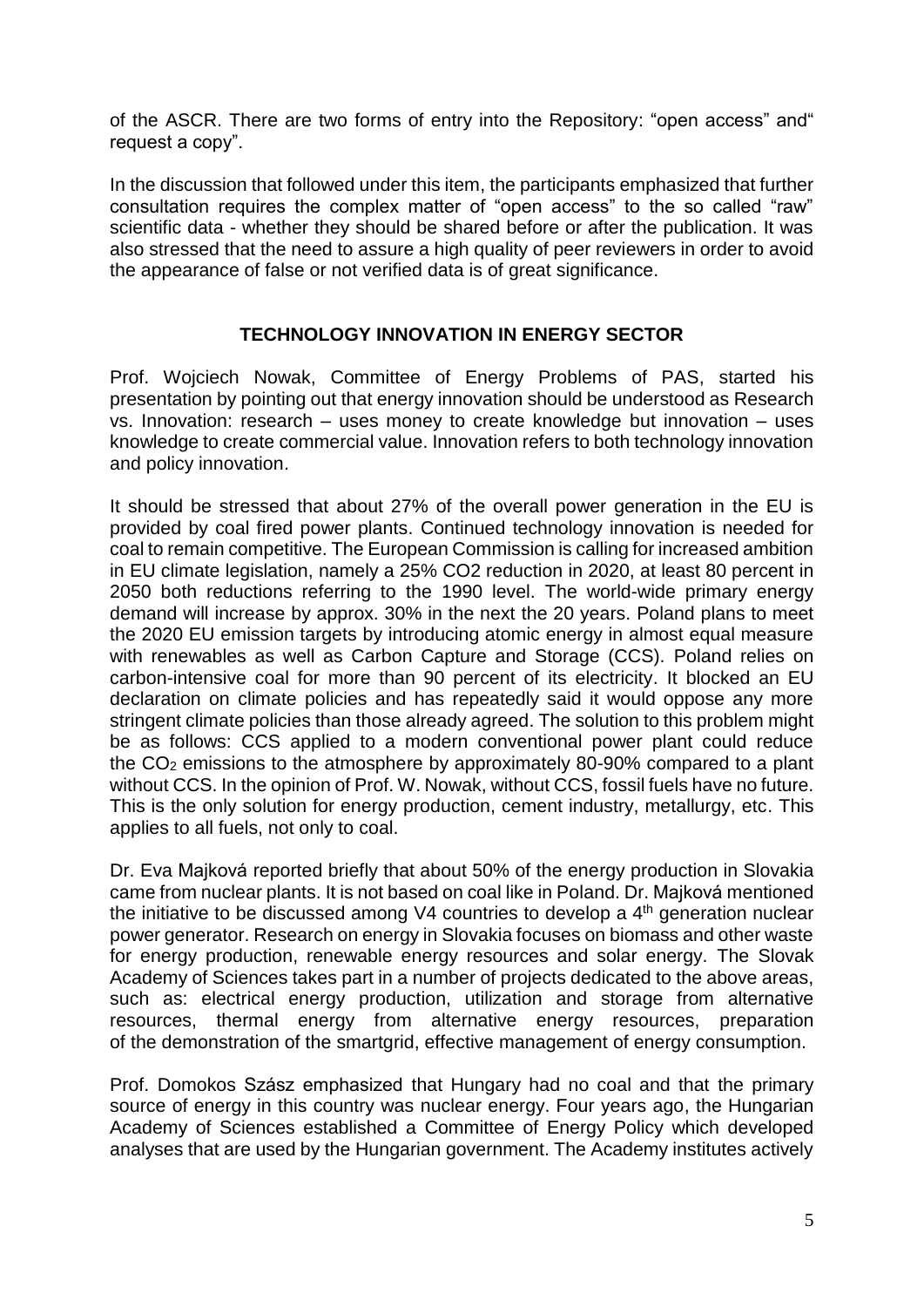cooperate with industrial companies in the field of nuclear energy. One of the examples is the Atomic Energy Plant in Paks.

The last speaker under this item of debates – Prof. Jan Kiciński, a corresponding member of the PAS, and a member of the Committee on Machine Building of the PAS and Deputy Director of the Institute of Fluid-Flow Machinery of the PAS presented currently constructed "Energy-plus" Research Centre of the PAS in Jabłonna near Warsaw.

This research centre is intended to be a laboratory base in which the Institute of Fluidflow Machinery of the Polish Academy of Sciences will conduct research and cooperate with other centres of the Polish Academy of Sciences, universities, R&D entities as well as with the leading companies of the energy sector. The Centre is also interested in cooperation with scientific institutions based in countries of the Visegrád Group.

The Centre is designed as a research and technological facility for the Mazowieckie Voivodship and the northwest part of Poland, with the perspective of creating the socalled "Autonomous Energetic Regions", aiming to assure energetic safety. One of the main objectives of the Centre is to conduct research on new sources of renewable energy and on energy conversion.

Research interests of the Centre focus on:

- New technologies of energy and heat production;
- Cogeneration of energy obtained from different sources;
- Methods of heat storage and waste heat utilisation;
- Standardisation of measurement methods in distributed energy generation;
- Certification methods in renewable energy generation;
- Rationalisation of energy consumption and implementation of smart-grid systems for intelligent houses and "Autonomous Energetic Regions";
- Integration of different energy production technologies (solar cells, wind turbines, biomass boilers, heat pumps, fuel cells) in small community scale power plants.

The Centre would be interested in the cooperation in the following research topics:

- Micro Plus-Energy Technologies for houses and public buildings (CHP Power Plus);
- New advanced technologies of storing energy from different sources;
- Rationalisation of energy consumption by applying cogeneration and intelligent systems of monitoring (smart-grid systems) and control in houses as well as agricultural and industrial premises.

Prof. Michał Kleiber invited the V4 Academies to cooperate with the Centre. Following the requests expressed by the participants, the Polish Academy of Sciences will soon send out detailed proposals regarding possible joint activities to the V4 Partners.

# **SCIENTIFIC INTEGRITY**

Professor Andrzej Górski informed the participants that ethics in science is one of the priorities of the Polish Academy of Sciences. He reported that in 2010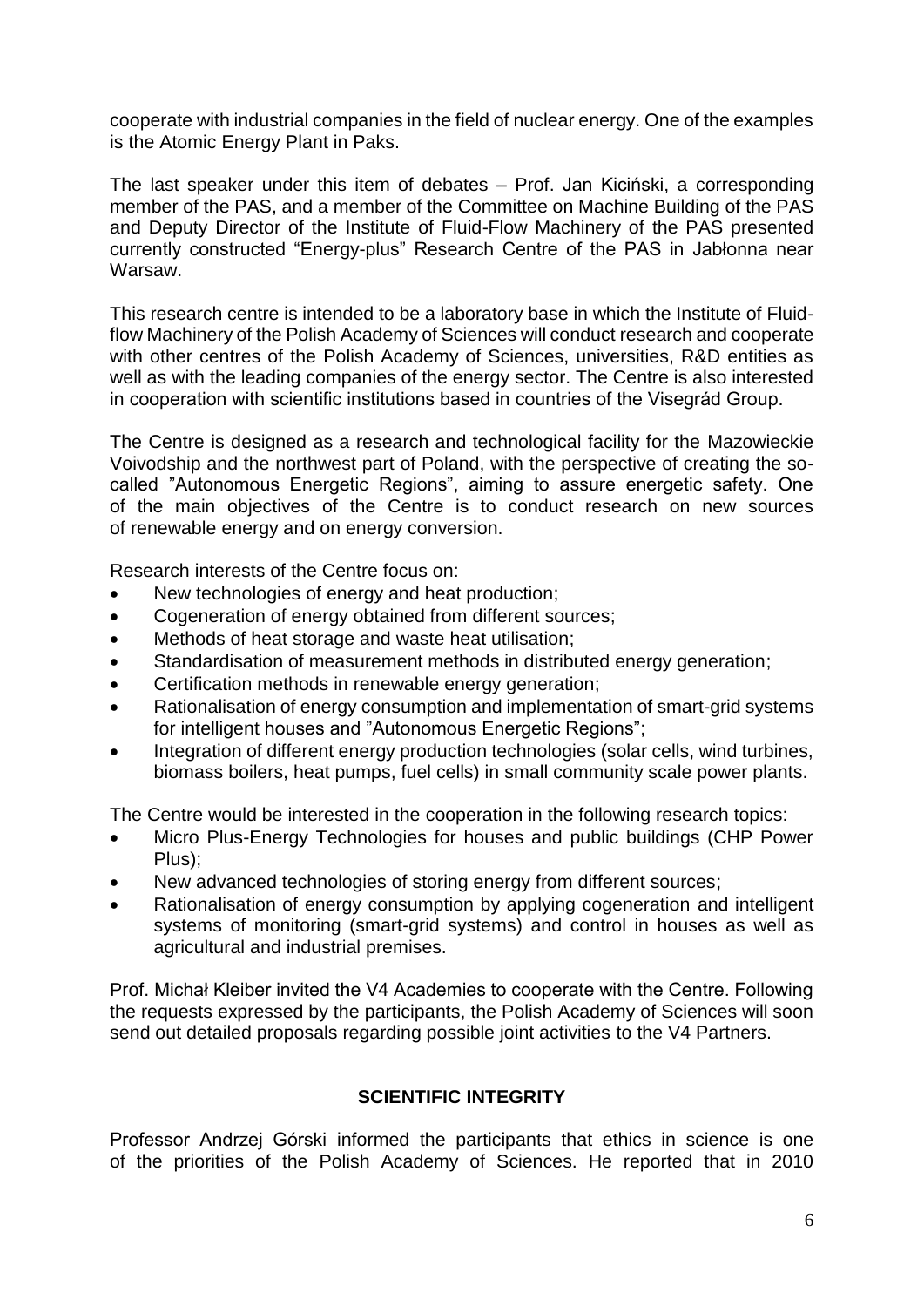the Commission on Research Integrity of the Polish Academy of Sciences had been established. Its main tasks include:

1) expressing opinions on issues regarding infringements of research integrity principles by an employee of a university, a scientific unit of Academy or a research institute, in particular in relation to procedures conducted by disciplinary committees; 2) based on its own initiative - referring issues regarding infringements of research integrity principles by an employee of a university, a scientific unit of Academy and research institute to appropriate disciplinary committees with a recommendation to conduct an investigation procedure;

3) conducting activities aimed at disseminating the reliability standards of research; 4) working out the code of ethics for researchers**.**

In 2012, the above Commission elaborated the "Code of Ethics for Researchers". It is based on the document entitled "The European Code of Conduct for Research Integrity", which was published in 2010 as a model document to be used while creating individual codes by the European Union countries after a long-term joint work of the European Science Foundation (ESF) and All European Academies (ALLEA). The following documents were also used: "Good practice of scientific research. Recommendations" by the Team for Ethics in Science, State Committee for Scientific Research (2000) and "Good manners in science. A set of principles and guidelines" by the Commission on Research Integrity, Polish Academy of Sciences (2001).

It should be mentioned that the above "Code of Ethics for Researchers" was approved by the Polish Ministry of Science and Higher Education and recommended to be used by all scientific institutions in Poland.

Prof. A. Górski concluded his presentation with putting forward a suggestion of joining the European Network of Research Integrity Offices (ENRIO), with which the Polish Academy of Sciences cooperates.

In his comments to Prof. A. Górski's presentation, Dr. Dušan Gálik emphasised that research integrity and responsible conduct in science were among the most important issues that the Slovak Academy of Sciences is engaged in. It is currently working on a conduct that would provide the scientists with clear and reasonable explanation of respective rules which they should treat as an inherent part of research work. Dr. D. Gálik also stressed that while striving at creating a European Research Area one should be aware that the codes, varying in each country, should be based on mutual values, common for diverse areas of science and comparable for different countries. Dr. D. Gálik added that the main problem in this field at the SAS was not the infringement of law, but interpersonal relations. Unlike the situation in this respect in Poland, the code that the Slovak Academy of Science is working on will be addressed to the researchers employed in the Academy.

Prof. Gábor Makara informed the participants that within the structures of the Hungarian Academy of Sciences there existed a special committee dealing with ethics in science. In 2010, it elaborated a code of ethics. Basically it is in force in the HAS, but some universities have accepted it as well and so did the Hungarian Research Fund (OTKA).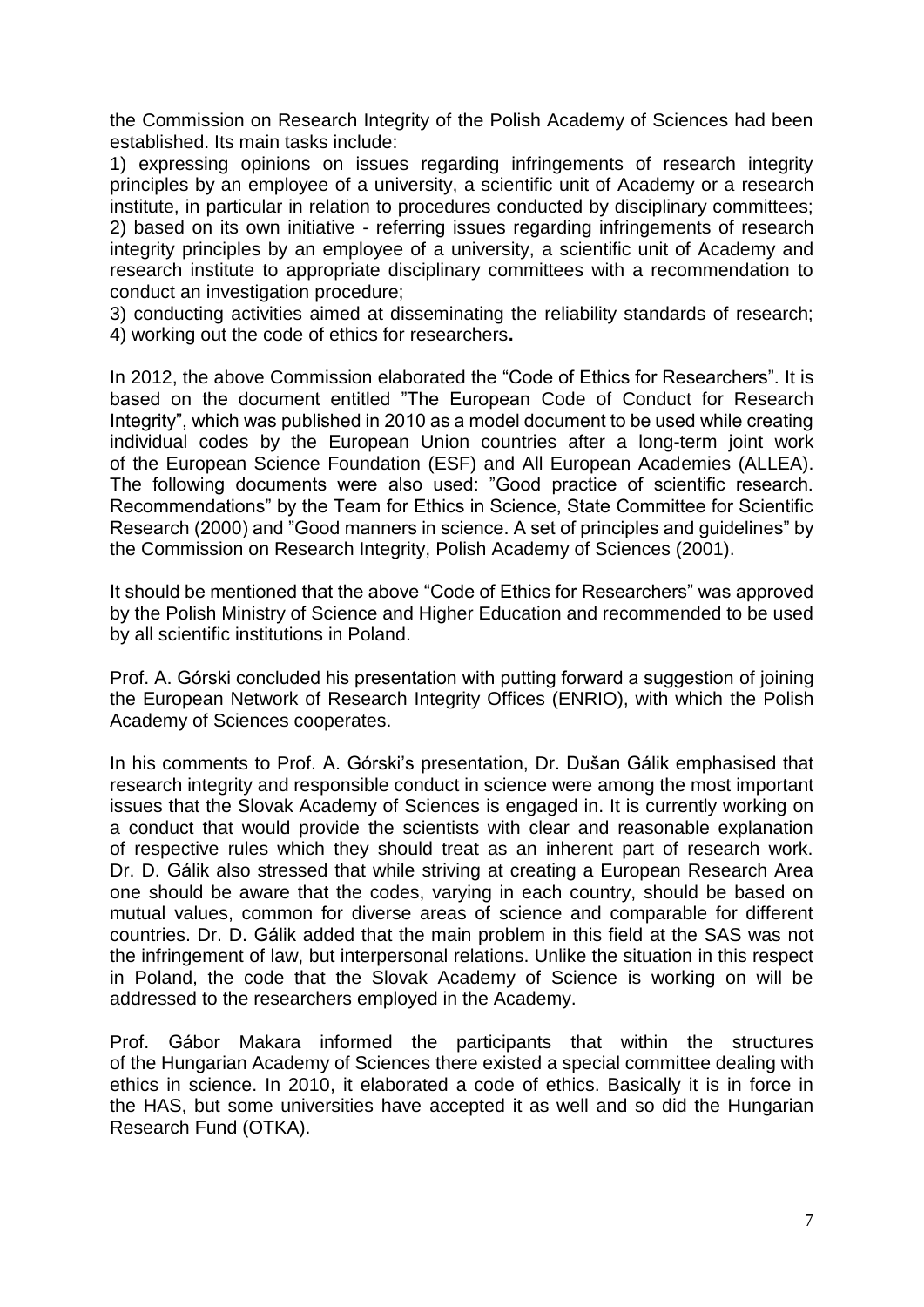Prof. Jiří Drahoš reported that in the Academy of Sciences of the Czech Republic, a similar ethical code existed since 2012. It was elaborated basing on the codes obtained from the Polish Academy of Sciences, the Max-Planck Society and ALLEA.

# **BIOETHICAL ISSUES RELATING TO ASSISTED PROCREATION**

Prof. Zbigniew Szawarski, Chairman of the Committee for Bioethics of the Polish Academy of Sciences gave a presentation on "Bioethics and Assisted Procreation in Poland". He pointed out, among others, that Poland has no law regulating the IVF practice. The European Commission gave Poland 2 months for providing information concerning the current state of legal regulations of the IVF. If Poland fails to do it, the issue will be considered by the European Court of Justice. There is a prospect of severe penalties. The Polish controversy over the IVF is strongly political and involves several types of arguments. The main reason for a present deadlock is the clash between the SACRUM and the PROFANUM. The society must learn how to navigate and make rational decisions when the majority in Parliament cannot be confident of their victory in the ballot. Prof. Z. Szawarski concluded his presentation sharing with the audience the following moral message *"It is better to exist due to the IVF than not to exist at all. If infertility is a form of evil, then all people of good will..."*

Referring to Prof. Z. Szawarski's speech, Prof. Jaromír Pastorek said that in Slovakia, the IVF had been approved 15 years ago. There are neither any scientific or ethical problems connected with this issue nor any national debate. The IVF is covered in Slovakia by public health insurance (till 39 years of age).

Prof. Gábor Makara described briefly the situation in Hungary. The IVF has been in use for many years. The main problems are the arguments between the IVF providers. There is a debate among gynaecologists, but it does not spill over to the society. Genetic interventions during the IVF procedures are not legal, but also not forbidden. They can happen mainly in the research phase and any research on human requires permission of the special ethical committee.

Dr. Hana Sychrová commented that in the Czech Republic the IVF procedures had been widely and successfully used both in public and private clinics. There is no national debate on it, however, some secondary problems have emerged such as: should single mothers or homosexual be eligible for the IVF procedures.

# **INFORMATION ABOUT RECENT DEVELOPMENTS IN ALLEA**

Prof. Daniela Ježová, who currently performs the function of ALLEA Vice-President, gave a brief speech on this topic. She informed the audience that new presidency of ALLEA had been active for a year. It introduced several new measures. The most important one concerns the revised membership dues system, which is almost ready and will be subject to approval by the ALLEA General Assembly to be held April 2014 in Oslo. Worth mentioning is also the new ALLEA prize "All European Academies Madame de Staël Prize for Cultural Values". Prof. D. Ježová encouraged the V4 Academies to be in touch with her for any issues connected with the activities of ALLEA.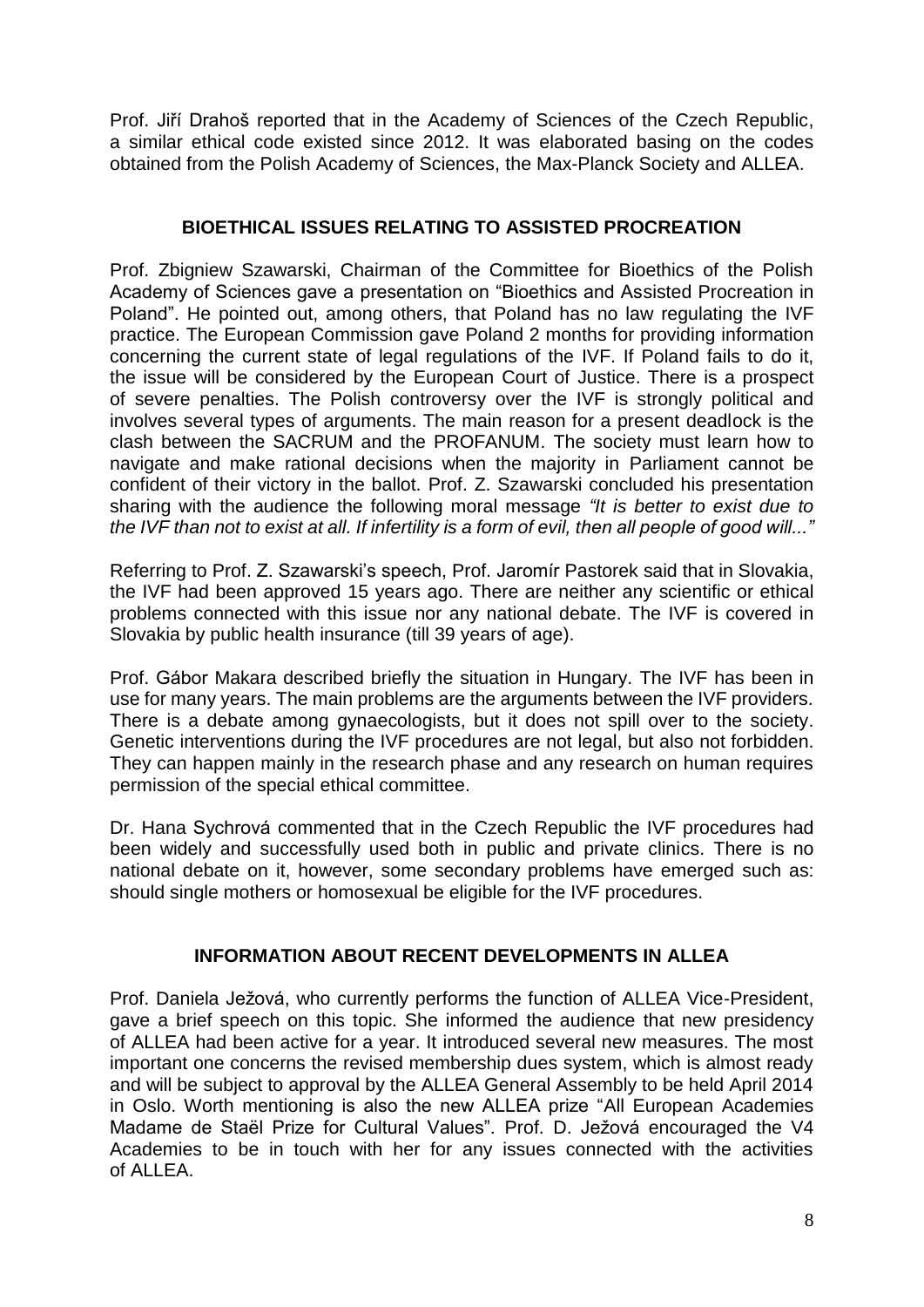#### **JAPAN SCIENCE AND TECHNOLOGY AGENCY (JST) – V4 ACADEMIES COLLABORATION**

Dr. Eva Majková and Prof. Jaromír Pastorek reported about establishing the cooperation with the Japan Science and Technology Agency (JST) in the field of materials science. In July 2013 the workshop organized by the SAS and the JST was held in Bratislava. It was a great success. The following is worth mentioning the International Visegrad Fund got engaged in this cooperation and the JST is interested in establishing ties with the V4 Academies either on a multilateral or a bilateral basis. All the V4 Academies are strongly encouraged to enter into this cooperation, which will possibly be extended to other scientific branches.

#### **THE DANUBE STRATEGY IN COMPARISON WITH THE BALTIC STRATEGY**

Prof. Jaromír Pastorek gave a presentation on the above topic.

The Danube Strategy Member Countries are as follows: Germany, Austria, Hungary, Czech Republic, Slovak Republic, Slovenia, Bulgaria, Romania, Croatia; the Accession Countries: Serbia, Bosnia and Herzegovina, Montenegro and the Neighbourhood Countries: Moldova, Ukraine.

The Baltic Sea Strategy covers eight countries: Sweden, Denmark, Estonia, Finland, Germany, Latvia, Lithuania and Poland as well as three neighbouring countries: Russia, Norway and Belarus. The Strategy aims at bringing together initiatives in different sectors (growth, sustainable development etc.) as well as promoting cooperation between stakeholders in the Baltic Sea Region. The Strategy is divided into three objectives: saving the sea, connecting the region and increasing prosperity.

It is worth mentioning that - within the Danube Strategy - an official document was launched entitled "The Scientific Support to the Danube Strategy". This initiative focuses on four vertical priorities which are considered to be of vital importance for the Danube region: environmental protection, navigability, irrigation and agriculture development and energy production.

In the Danube Strategy, Slovakia (Ministry of Education, Research and Sports) and Serbia (University Novi Sad) are coordinating Priority Area 7 "Knowledge-based society".

There are ideas and attempts to find links and synergies between the two strategies, mainly with a view to Horizon 2020, but still there are priority discrepancies. As far as EU Structural Funds are concerned, the focus is on Smart Specialisation strategies, which in case of Slovakia covers the promotion of innovations in ICT as well as nanotechnologies, biomedicine and biomaterials, progressive materials. Slovakia up to now does not have any flagship project in this endeavour.

Concluding his presentation Prof. J. Pastorek raised two very important questions: what should we do with the Baltic Strategy? And do we need this kind of strategy? In Prof. J. Pastorek's opinion, the response is as follows: too much politics in it and good ideas are missing.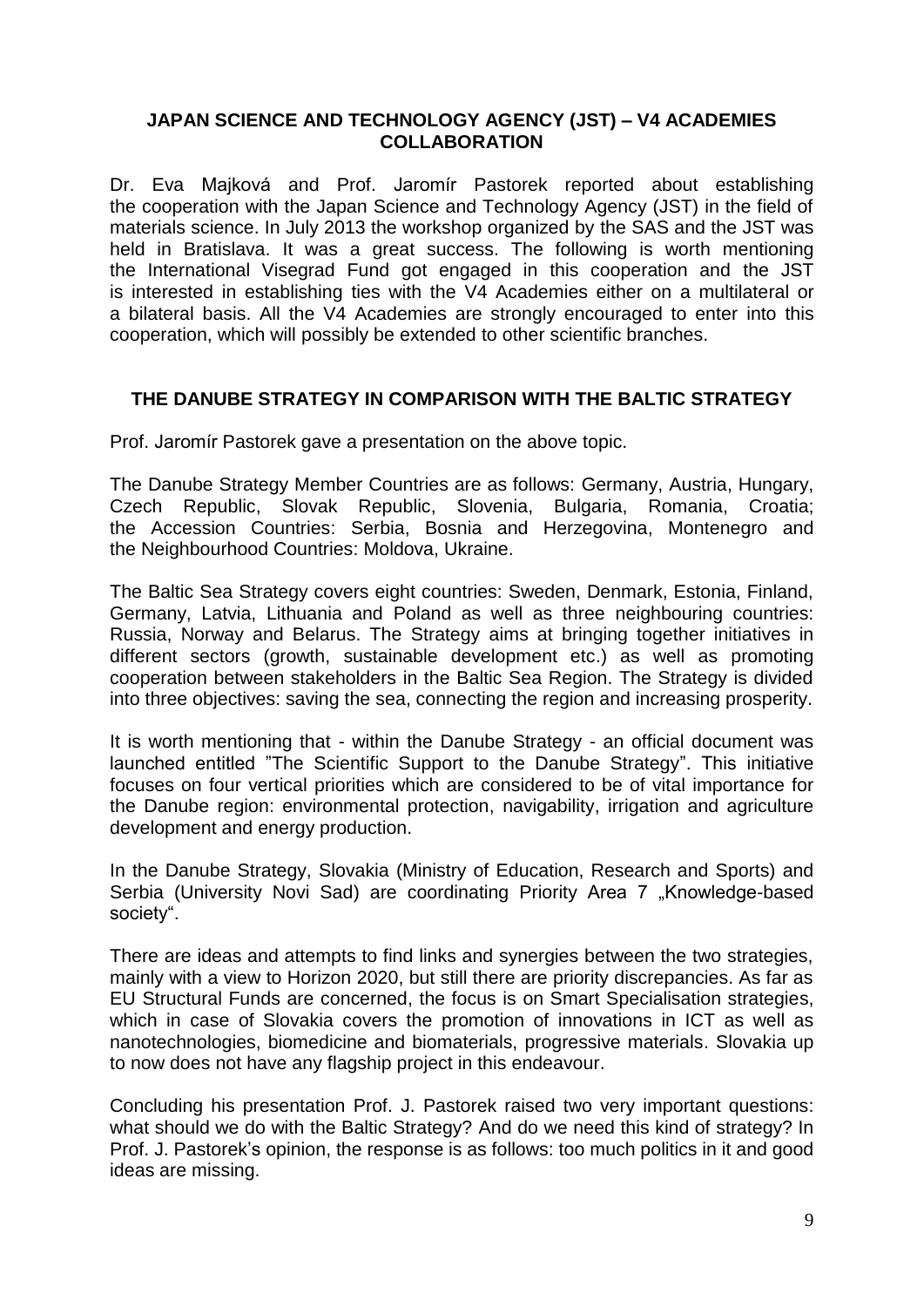Prof. Jiří Drahoš supported Prof. J. Pastorek comments. The Czech experiences in this respect are very similar. Prof. J. Drahoš stressed that, indeed, it is a very strange initiative with no funding, no institutional structure, etc. Without any financial stimulus, it is pointless to engage in the Danube Strategy.

Prof. D. Szász pointed out that the Hungarian Academy of Sciences had put forward a proposal to establish a Joint Structural Database. He encouraged the V4 Academies to undertake joint efforts to carry out this initiative.

# **ACADEMIES OF YOUNG SCIENTISTS**

The presentation on this topic was made by Prof. Bartosz Karaszewski, the Chairman of the Young Academy.

The Young Academy was established on the basis of the Act on the Polish Academy dated 30 April 2010 in order to promote research and development works carried out by outstanding young representatives of Polish science. The specific rules for the election of members and bodies of the Young Academy, the scope of its operation and organizational structure are defined by the Statutes of the Academy. The Young Academy comprises not more than 10 % of the statutory number of national members of the Academy.

The tasks of the Young Academy comprise acting in favour of the activation of the milieu of the young research employees, and in particular:

1) presentation of opinions and programmes related to research issues,

2) organization of debates, discussions, research conferences aimed at discussing significant problems of the represented research discipline or the associated disciplines,

3) dissemination of the results of the activity specified in item 2,

4) drawing up opinions and scientific evaluations concerning the represented research discipline or the associated disciplines,

5) dissemination of the ethical standards among young scholars.

Selection procedures of the Young Academy members are as follows:

- primarily based on scientific achievements / scientific excellence,

- a multi-step selection procedure,

- candidates preselected within Polish scientific and higher education institutions, or by boards of distinguished senior scientists,

- further careful assessments by the most prominent senior researchers within scientific disciplines (divisions of the Polish Academy of Sciences),

- final decisions made by the General Assembly of the Polish Academy of Sciences.

The structure of the Young Academy:

1) General Meeting,

2) the Chairman,

3) working groups,

4) advisory committees, representatives.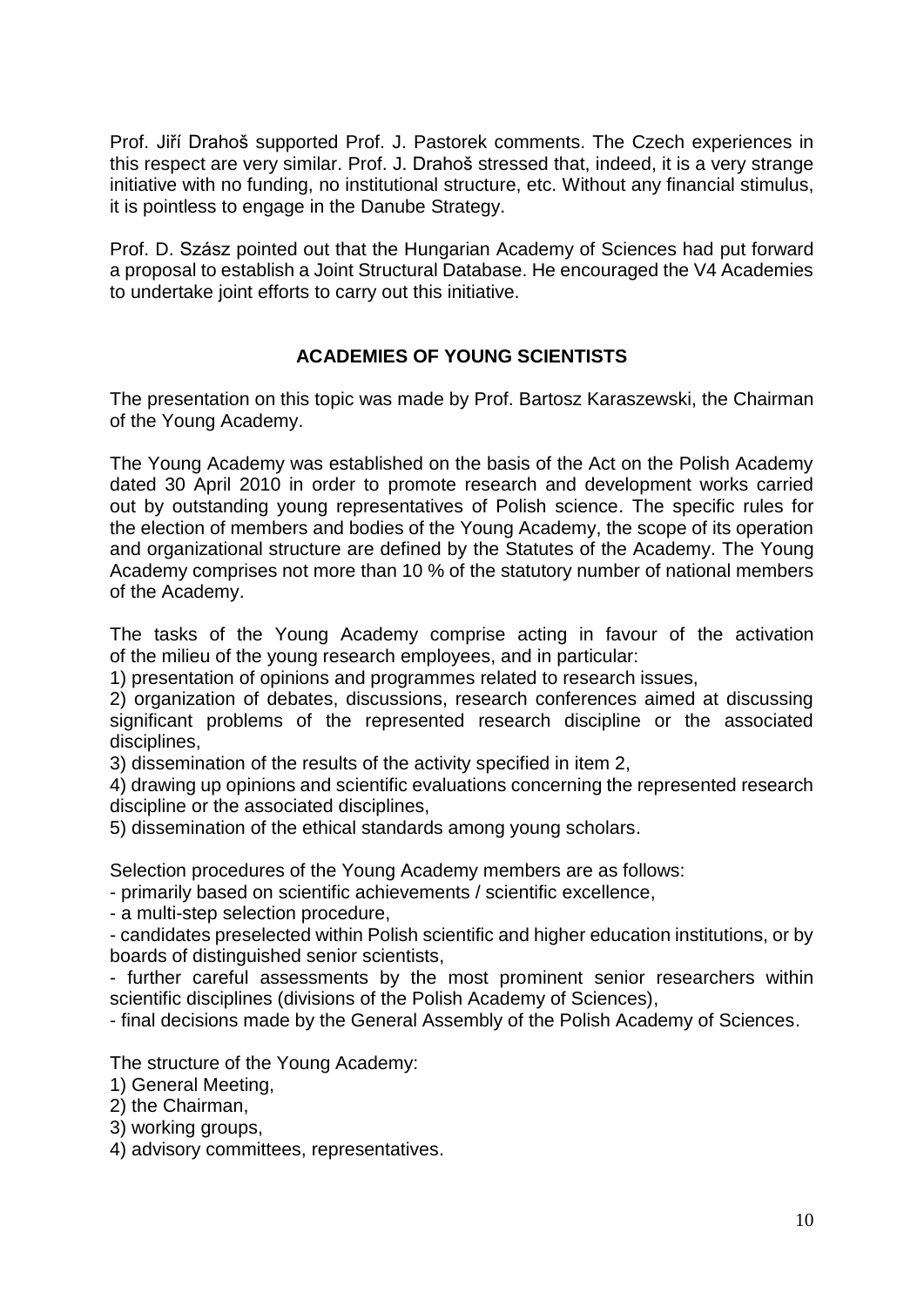The Young Academy Working groups:

- Early Scientific Career in Poland diagnosis and improvements
- Promotion and Development of the Young Academy
- Young Scientists Mobility solutions for Poland

Prof. D. Szász informed the participants that there was no similar academy in Hungary. He gave a brief information on the special HAS programme for young scientists called "Momentum". This programme is aimed, among others, at fighting brain-drain among young talented researchers, providing young talents with an opportunity to create their own research group and responsibility in realizing their own research goals, introducing new research topics to revitalize the thematic renewal of the research network, promoting the culture of excellent science - in the research network of the Academy and throughout the country and increasing the competiveness of research institutes and research groups on an international level.

Researchers can be funded under this programme both at research centres of the HAS and at universities.

Successful "Momentum" programme participants receive:

- independence in setting up their own research groups and the possibility to follow their research goals for 5 years,
- salaries comparable to Western standards,
- support for the improvement of their research infrastructure,
- continuous funding of the costs of their research activities,
- if the research group is reaching its goals, the funding may continue after the expiration of the 5-year granting period as well (only at the research institutes of the Academy).

Dr. Daniela Ježová reported that there was no Academy of Young Scientists within the structure of the Slovak Academy of Sciences. However, there are several initiatives in which young talented scientists have been active. One of them is the "Interactive conference of young researchers" devoted to selected topics of chemical and natural sciences.

Prof. J. Drahoš informed that there was no Academy of Young Scientists in the Academy of Sciences of the Czech Republic since there are no academicians in the Academy itself. Moreover, young scholars who were consulted on this matter decided not to establish any young academy in the Czech Republic. Prof. J. Drahoš added that the Academy of Sciences of the Czech Republic also had special programmes addressed to young scientists.

#### **Visegrad Group Academies Young Researcher Award 2013** *Agricultural sciences*

Four national winners of the annual competition organised by the V4 Academies briefly presented their work, scientific interests and future plans.

#### Dr. Petr HLAVINKA, Academy of Sciences of the Czech Republic *Agrometeorological conditions in central Europe - past present future*